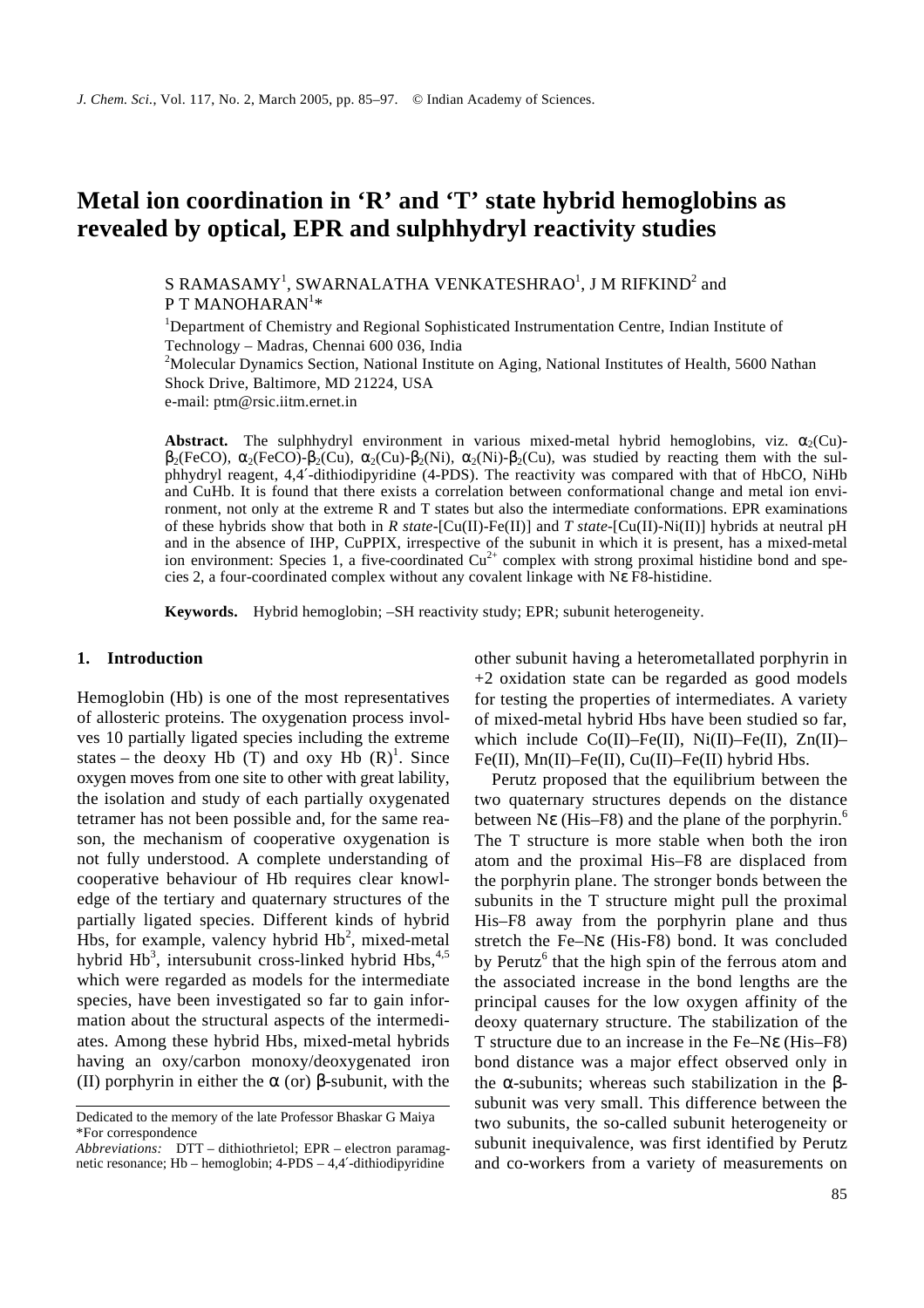normal, modified and abnormal Hbs.<sup>6-8</sup> In situations like low pH (pH  $\approx$  6⋅5) or in the presence of inositolhexaphosphate (IHP), the globin exerts a much larger strain on the Fe(II)–N*e* (His–F8) bond in the *a*subunit than in the *b*-subunit and as a result there is a rupture of this bond in the *a*-subunit. A variety of studies which were done in mixed-metal hybrid Hbs and also in other hybrids, viz., EPR,<sup>3</sup> NMR,<sup>9</sup> transient Raman<sup>10</sup> and oxygen binding studies on  $Co(II)$ –Fe(II) hybrid Hbs.<sup>10</sup> Optical, oxygen binding and NMR studies on Ni(II)–Fe(II) hybrid Hbs,  $11,12$ NMR on  $Ru(II)$ –Fe $(II)$ ,<sup>13</sup> resonance Raman studies on valency hybrid Hbs,<sup>14</sup> EPR studies on nitrosyl Hb<sup>15</sup> confimed the presence of subunit heterogeneity. All these studies were done with the Fe–N*e* (His– F8) bond distance as the major consideration, since the existence of this bond plays a definite role in stabilizing the R structure. The results from all these studies were that at pH 7⋅4,  $M^{2+}$  in the **a**-subunit is exclusively 4-coordinate without any covalent linkage with N*e* (His–F8), whereas that in *b*-subunit it is exclusively 5-coordinate with an  $M^{2+}$ –Ne (His–F8) bond. Mixed-metal ion coordination, namely 4- and 5-coordination in copper and nickel-reconstituted Hbs were confirmed by employing electron paramagnetic resonance<sup>16,17</sup> and resonance Raman<sup>18</sup> techniques respectively. Identification of the presence of two different metal ion environments in CuHb was later extended to the mixed-metal hybrid,  $[Cu(II)$ –Fe $(II)$ <sup>19</sup>, and based on their X-band EPR measurements, it was concluded that the 5- and 4 coordination complexes in CuHb are localized in *b* and *a*-subunits respectively.

Now an important question that rages is whether the presence of two different metal ion environments is due to subunit heterogeneity or due to their simultaneous presence in both *a-* and *b*-subunits. In other words, whether an increase in bond distance or cleavage of the  $M^{2+}$ –Ne (His–F8) bond which leads to stabilization of the T structure is achieved in the *a* subunit alone or also in the *b*-subunit. Explicitly, whether the two different metal ion coordinations, 4- and 5-, are localized in *a* and *b*-subunits respectively, or are present in both subunits in different proportions.

This paper tries to find a suitable answer by employing Q-band EPR spectroscopy for several Cucontaining hybrid Hbs both in R as well as in T state conformations. We have prepared Cu(II)–Fe(II) and Cu(II)–Ni(II) mixed-metal hybrid hemoglobins in which heme in either *a* (or) *b*-subunits are substituted with Cu(II)PPIX or Ni(II)PPIX and studied the sulphhydryl environment by the use of sulphhydryl reagent 4-PDS and heme environment by employing EPR spectroscopy. The advantage of using  $a_2$ (Cu) **and**  $**a**<sub>2</sub>(FeCO) - **b**<sub>2</sub>(Cu)$  **hybrid Hbs is that** one can obtain half-liganded Hb with all porphyrin metals in +2 valence state and the metal ion in the *a* and the *b*-subunits can be looked into separately by means of EPR spectroscopy; whereas the other set of hybrid Hbs  $a_2$ (Cu)- $b_2$ (Ni) and  $a_2$ (Ni)- $b_2$ (Cu) are representatives of T-state conformations. Earlier Xband EPR investigation on  $a_2$ (Cu)- $b_2$ (FeCO) and  $a_2$ (FeCO)- $b_2$ (Cu) hybrid Hbs<sup>19</sup> revealed the existence of subunit heterogeneity; but these results should be carefully analysed because in X-band studies, the parallel and the perpendicular features merge, making the analysis complex. So we have attempted to separate out the parallel and the perpendicular features by carrying out the EPR measurements at higher frequency to remove possible uncertainties.

## **2. Experimental section**

#### 2.1 *Preparation of hybrid Hbs*

Nickel (II) protoporphyrin IX (NiPPIX) and copper (II) protoporphyrin IX (CuPPIX) were synthesized according to the methods of Shibayama *et al.*19,20 The preparation of  $Cu(II)$ –Fe $(II)$  hybrid Hbs were achieved by a slight modification of the reported procedure.<sup>19</sup> HbA<sub>0</sub> was prepared in carbonmonoxy form as described by Kilmartin *et al.*<sup>21</sup> Separation of  $a$  and  $b$  chains from  $HbA_0$  was followed by the procedure of Geraci et al.<sup>22</sup> Heme-globin separation was carried out by following Rossi–Farelli's acid acetone method. $^{23}$  Preparation of CuPPIX or NiP-PIX reconstituted chains were done as reported by Shibayama et al.<sup>19,20</sup> Metal reconstituted chains in borate buffer were brought to 20 mM Tris-HCl buffer pH 8⋅2. *b*-chain was treated with 32 mM DLdithiothreitol (DTT). A complete carbonmonoxy atmosphere was maintained for Fe-containing chains. Metallated *a-* and *b*-chains were mixed in the ratio 1 : 1⋅2 at 0°C and stirred for 2 h. The hybrid thus formed was passed through Sephadex G25 (Fine) in 20 mM Tris-HCl buffer pH 7⋅2 and then through DE23 Cellulose (Whatmann) and CM23 Cellulose (Whatmann), both in 20 mM Tris-HCl buffer pH 7⋅2. The sample collected sample concentrated by ultrafiltration and stored in liquid nitrogen.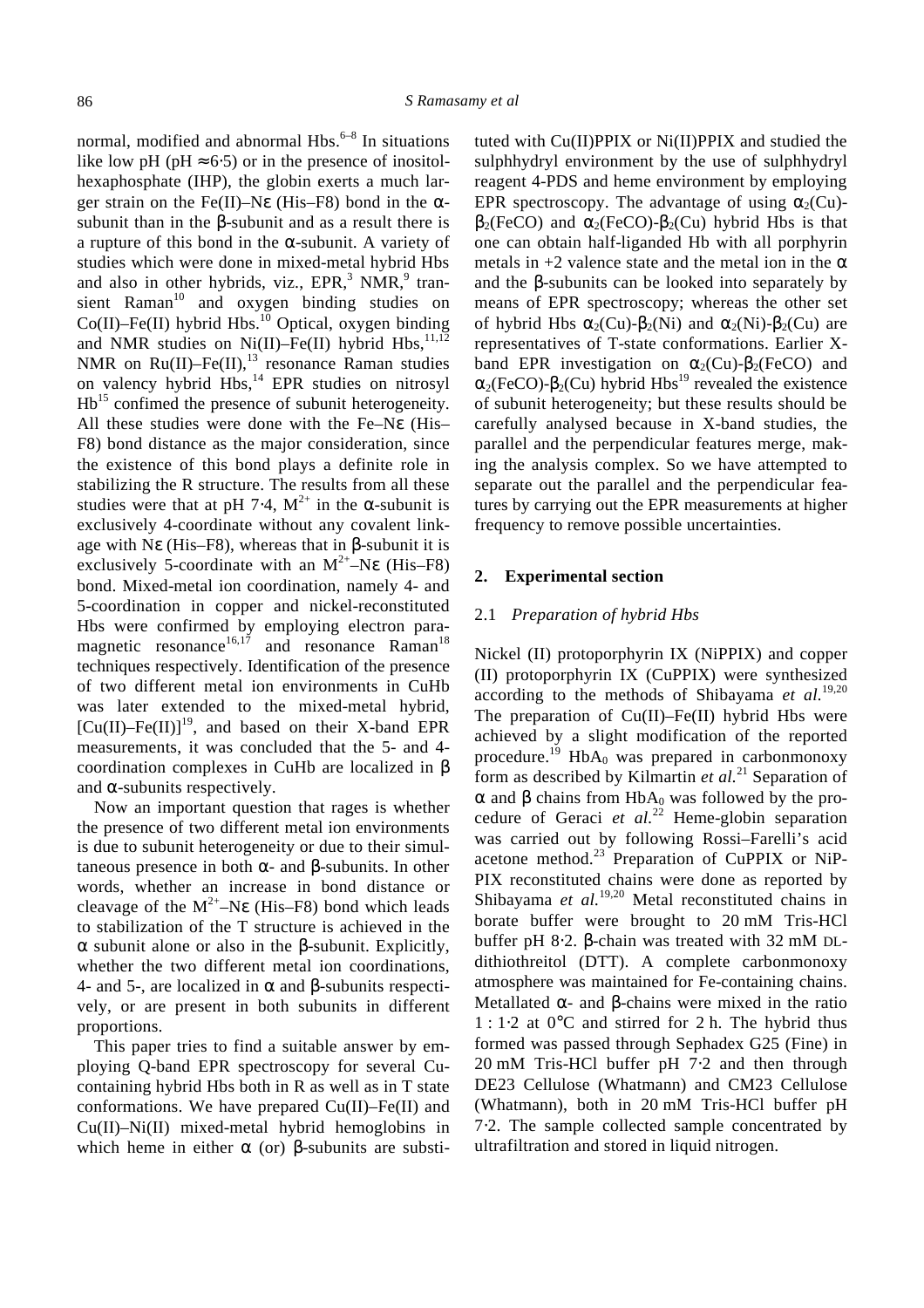#### 2.2 *UV–Vis measurements*

Visible spectra were obtained using a double beam Varian Cary 05E spectrophotometer interfaced with an IBM Pentium computer. Spectra were run in the 250–650 nm regions. All UV–Vis spectral studies were carried out at ambient temperature  $(-23^{\circ}C)$ with 100 *m*M hybrid Hb solutions in 20 *m*M Tris-HCl buffer pH 7⋅2.

## 2.3 *–SH reactivity study*

The reactivity of free –SH groups with 4,4'-dithiodipyridine (4-PDS) was monitored spectrophotometrically at 324 nm as the appearance of 4-thiopyridone.<sup>24</sup> A standard solution of 4-PDS was prepared as follows: 50 mg of 4-PDS was transferred to a 50-ml beaker, dissolved in isotonic sodium chloride solution  $(0.15M)$  at 60 $^{\circ}$ C, cooled and made up to 50 ml. Exactly 2⋅5 ml of the hybrid solution (7 *m*M, tetramer) in 20 mM Tris-HCl buffer 7⋅2 was placed in a quartz cuvette. 500 *m*l of 4-PDS (4⋅5 mM) was added to the Hb solution and mixed thoroughly, and the reaction was monitored by measuring the increase in absorbance at 324 nm. The dead time of the reaction was 2 s.

#### 2.4 *EPR measurements*

EPR measurements were carried out on a Varian E-112 EPR spectrometer operating with 100 kHz field modulation and phase-sensitive detection to obtain the first derivative signal. For X-band work, a multipurpose Varian  $TE_{102}$  rectangular cavity was employed. All measurements were performed at 77 K by placing the samples in a cylindrical liquid nitrogen quartz dewar. The Q-band measurements were done on a Variable temperature set up at 100 K by flowing nitrogen gas through liquid nitrogen using a transfer dewar. A modulation amplitude of 5 G, with 10 mW power, time constant of 64 millisecond and scan time of 4 min were used uniformly. DPPH was used as a *g*-marker.

# **3. Results**

### 3.1 *UV–visible spectra of hybrid hemoglobins*

Figure 1 shows the visible spectra of the hybrid Hbs under study. The visible spectra of all hybrid Hbs exhibit split Soret bands, one occurring around 400 nm and the other around 420 nm. The shorter wavelength band (400 nm) is associated with the  $M^{2+}$ PPIX being 4-coordinated, while the longer wavelength band (420 nm) is associated with a 5-coordinated  $M^{2+}$ PPIX complex, with the metal ion covalently bonded to the  $Ne$ –His  $(F8)$ .<sup>17,25</sup> The exact peak positions of the Soret and Q-band (visible) region for these hybrid Hbs are given in table 1 along with those of copper and nickel-reconstituted hemoglobins. The Soret bands of all the tetrameric Hbs under study were deconvoluted for the presence of 4- and 5-coordinated species. Baseline corrections were properly made for all the Hb samples during deconvolution. The deconvolution gives information on the peak position, peak height, half-width at half maximum and integrated intensity for the two species (table 2). From the table it is clear that the ratio of integrated intensity of the 5- to 4-coordinated species was found to be in the following order (series 1):

$$
\text{CuHb} < \text{NiHb} < \mathbf{a}_2(\text{Cu}) \cdot \mathbf{b}_2(\text{Ni}) < \mathbf{a}_2(\text{Ni})_2 \cdot \mathbf{b}_2(\text{Cu}) < \mathbf{a}_2(\text{FeCO}) \cdot \text{HbCO} < \mathbf{a}_2(\text{FeCO}) \mathbf{b}_2(\text{Cu}),\tag{1}
$$

with 4-coordination in CuHb and 5-coordination in  $a_2$ (FeCO)- $b_2$ (Cu).

Alkaline Bohr effect exhibited by hybrid Hbs has been studied extensively by the use of various methodologies such as, optical studies, $20$  EPR, $3$ NMR<sup>12</sup> and transient Raman.<sup>10</sup>  $a_2(Ni)$ - $b_2(Fe-CO)$ hybrid hemoglobin exhibits alkaline Bohr effect. The absorption spectra of  $a_2(Ni)$ - $b_2$ (Fe-CO) hybrid Hb show marked pH dependence.<sup>20</sup> The pH-dependent Soret band positions of this hybrid were deconvoluted and it is found that the ratio of 5- to 4 coordination increases as the pH is raised from 6⋅5 to 8⋅5 (table 3). When the visible spectra of  $a_2(Ni)$  **and**  $**a**<sub>2</sub>(Ni)-**b**<sub>2</sub>(Fe-O<sub>2</sub>)$  **are compared (fig-**

**Table 1.** The Soret and Q-band maxima in reconstituted and hybrid Hbs.

| Reconstituted/<br>hybrid Hb's            | Soret band | O-band        |
|------------------------------------------|------------|---------------|
| CuHb                                     | 404.417    | 540, 575      |
| NiHh                                     | 399, 420   | 526, 558, 576 |
| $\mathbf{a}_2$ (Cu)- $\mathbf{b}_2$ (Ni) | 403, 419   | 542, 558, 571 |
| $a_2(Ni)$ - $b_2(Cu)$                    | 401, 419   | 544, 558, 577 |
| $a_2(Ni)$ - $b_2(FeCO)$                  | 400, 420   | 541, 558, 575 |
| $a_2$ (Cu)- $b_2$ (FeCO)                 | 405, 419   | 541, 574      |
| $a_2$ (FeCO)- $b_2$ (Cu)                 | 397, 419   | 543, 575      |

All band positions are in nanometres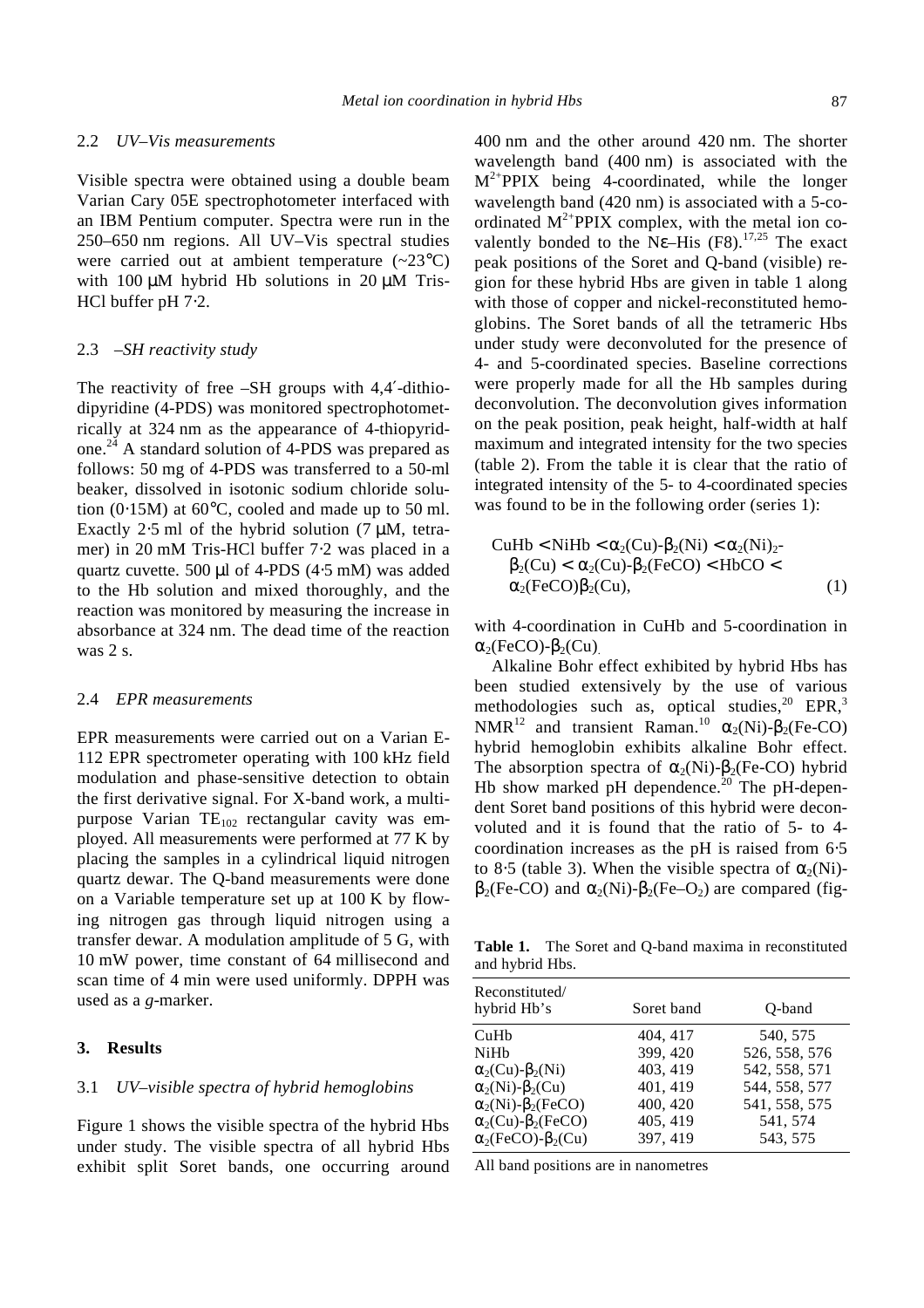

**Figure 1.** Visible spectra of hybrid Hbs showing the Soret as well as the Q-band regions. (a)  $a_2$ (Cu)- $b_2$ (FeCO), (b)  $a_2$ (FeCO)- $b_2$ (Cu), (c)  $a_2$ (Cu)- $b_2$ (Ni), (**d**)  $a_2$ (Ni)- $b_2$ (Cu).

|  |  | <b>Table 2.</b> Soret band deconvolution results of reconstituted and hybrid Hbs. |  |  |  |  |
|--|--|-----------------------------------------------------------------------------------|--|--|--|--|
|--|--|-----------------------------------------------------------------------------------|--|--|--|--|

| Hb sample                                | Peak centre<br>$\rm (cm^{-1})$ | Half width<br>$(cm^{-1})$ | Peak<br>height | Integrated<br>intensity | Ratio of area<br>of 5-coord. to<br>4-coord. |
|------------------------------------------|--------------------------------|---------------------------|----------------|-------------------------|---------------------------------------------|
| CuHb                                     | $23646.57^{\text{a}}$          | 466.96                    | 0.149          | 118.78                  | 0.305                                       |
|                                          | $24730.34^{b}$                 | 805.56                    | 0.284          | 389.43                  |                                             |
| NiHb                                     | $23745.66^a$                   | 537.96                    | 0.717          | 655.51                  | 0.59                                        |
|                                          | $25077.64^{b}$                 | 716.84                    | 0.914          | 1113.76                 |                                             |
| $\mathbf{a}_2$ (Cu)- $\mathbf{b}_2$ (Ni) | $23735.31^{a}$                 | 500.68                    | 0.439          | 374.13                  | 0.64                                        |
|                                          | $24848.38^{b}$                 | 715.61                    | 0.478          | 582.02                  |                                             |
| $\mathbf{a}_2(Ni)$ - $\mathbf{b}_2(Cu)$  | 23744.38 <sup>a</sup>          | 578.82                    | 0.108          | 106.66                  | 0.66                                        |
|                                          | $24957.78^{b}$                 | 797.92                    | 0.119          | 162.16                  |                                             |
| $a_2(Ni)$ - $b_2(FeCO)$                  | $23780 \cdot 02^a$             | 500.99                    | 0.0782         | 66.58                   | 0.9497                                      |
|                                          | $25026.68^{b}$                 | 721.22                    | 0.0572         | $70-10$                 |                                             |
| $a_2$ (Cu)- $b_2$ (Fe-CO)                | $23762 \cdot 12^a$             | 480.91                    | 0.370          | 302.98                  | 1.70                                        |
|                                          | $24658.14^{b}$                 | 646.18                    | 0.162          | 177.73                  |                                             |
| FeHb(CO)                                 | $23825.56^a$                   | 469.99                    | 1.1513         | 919.93                  | 4.01                                        |
|                                          | $24650.04^b$                   | 739.18                    | 0.1824         | 229.27                  |                                             |
| $a_2$ (Fe-CO)- $b_2$ (Cu)                | $23832 \cdot 1^a$              | 568.20                    | 1.2271         | 1185.40                 | 6.30                                        |
|                                          | $25010.63^{b}$                 | 674.55                    | 0.1640         | 188.15                  |                                             |

<sup>a</sup>5-Coordinated species; <sup>b</sup>4-coordinated species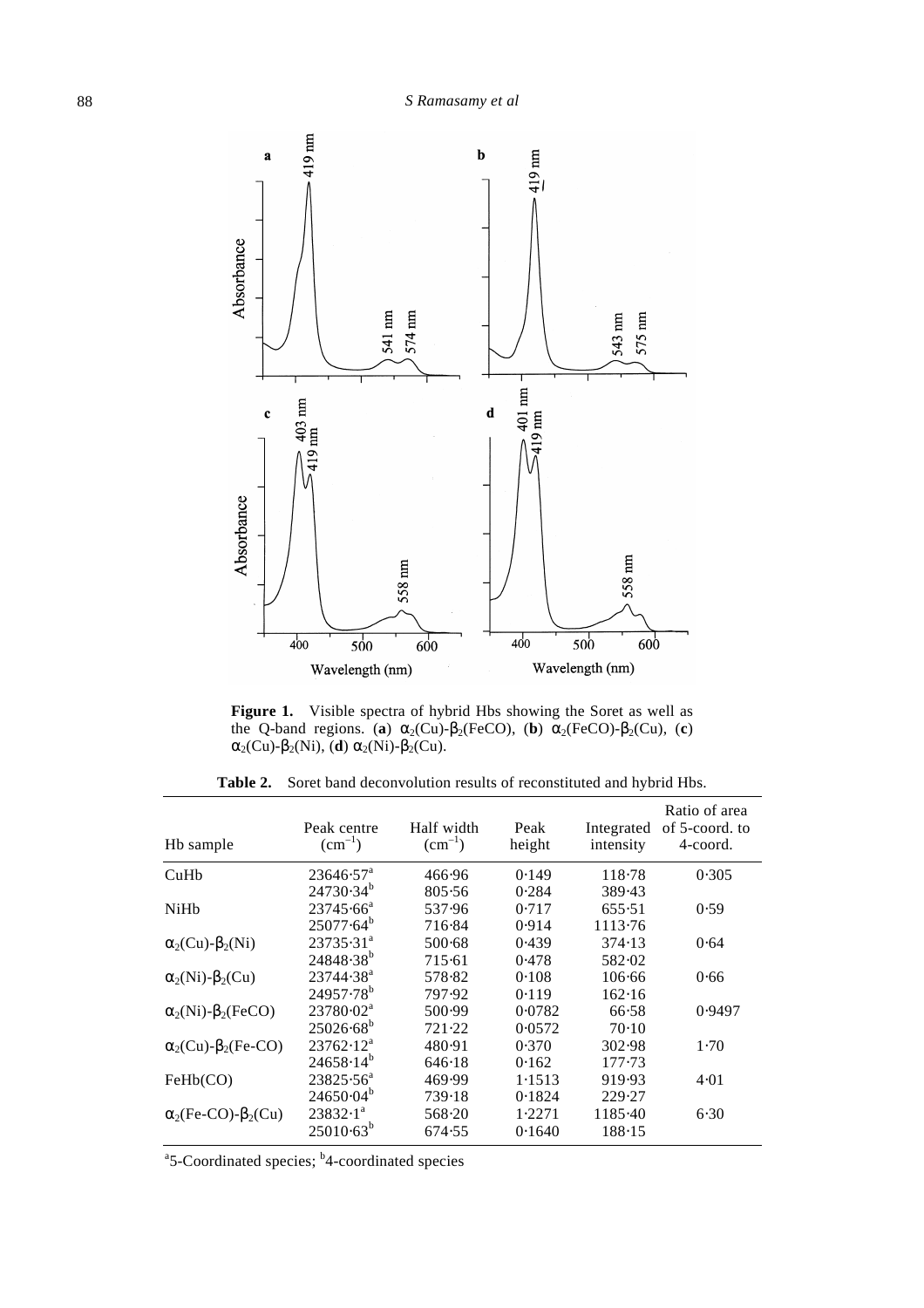| Hybrid Hb                                  | pH  | Peak centre<br>$(cm^{-1})$ | Half width<br>$\rm (cm^{-1})$ | Peak<br>height | Intensity<br>integrated | Ratio of area<br>of 5-coord.<br>to 4-coord. |
|--------------------------------------------|-----|----------------------------|-------------------------------|----------------|-------------------------|---------------------------------------------|
| $a_2(Ni)$ - $b_2(FeCO)$                    | 6.5 | $23780 \cdot 02^a$         | 500.99                        | 0.0782         | 66.58                   | 0.5686                                      |
|                                            |     | $25026.68^{b}$             | 721.22                        | 0.0572         | $70-10$                 |                                             |
|                                            | 7.2 | $23780 \cdot 02^a$         | 500.99                        | 0.0782         | 66.58                   | 0.9497                                      |
|                                            |     | $25026.68^{b}$             | 721.22                        | 0.0572         | $70-10$                 |                                             |
|                                            | 8.5 | $23770.82^a$               | 499.40                        | 0.9877         | 838.56                  | 1.5189                                      |
|                                            |     | $24976.51^{b}$             | 758.94                        | 0.4279         | 552.06                  |                                             |
| $\mathbf{a}_2(Ni)$ - $\mathbf{b}_2(FeO_2)$ | 7.2 | $23838.02^a$               | 642.33                        | 0.4336         | 473.44                  | 0.6865                                      |
|                                            |     | $25011.33^{b}$             | 758.91                        | 0.5345         | 689.59                  |                                             |

**Table 3.** Soret band deconvolution results of  $a_2(Ni)$ - $b_2(FeCO)$  hybrid Hb at 3 different pH's and  $\mathbf{a}_2(Ni)$ - $\mathbf{b}_2$ (FeO<sub>2</sub>) hybrid Hb.

<sup>a</sup>5-Coordinated species; <sup>b</sup>4-coordinated species



**Figure 2.** Comparison of the visible spectra of  $a_2(Ni)$ - **(solid line) and**  $**a**<sub>2</sub>(Ni)-**b**<sub>2</sub>(FeO<sub>2</sub>)$  **(dashed line)** in 20 mM Tris-HCl pH 7.2.

ure 2), by deconvoluting their Soret bands, it is found that the carbonmonoxy derivative has a higher ratio of integrated intensities of 5- to 4-coordination than the oxy derivative (table 3).

### 3.2 *Sulphhydryl reactivity study*

When –SH reactivity studies were performed for these hybrid and reconstituted Hbs it was realized that there is a one-to-one correspondence between our deconvolution result and the –SH reactivity profile. CuHb, which has the lowest ratio of integrated intensity of 5- to 4-coordinated species, showed the lowest reactivity and the  $a_2$ (FeCO)- $b_2$ (Cu) hybrid, the which has maximum ratio, showed the highest reactivity. All the other hybrid Hbs exhibited a reactivity profile in between these two extreme cases (figure 3). Since the –SH reactivity profiles of  $a_2$ (Cu)- $b_2$ (Ni) and  $a_2$ (Ni)- $b_2$ (Cu) are close to NiHb (a representative of T-state Hb) these two hybrids can be termed T-state hybrids. On the other hand, the –SH reactivity profiles of  $a_2$ (Cu)- $b_2$ (Fe-CO) and its complimentary hybrid  $a_2$ (Fe-CO)- $b_2$ (Cu) are comparable to that of HbCO, hence these hybrid Hbs can be termed R-state hybrids.

–SH group reactivity study was conducted on  $a_2(Ni)$ - $b_2(Fe\text{-}CO)$  hybrid Hb at three pH values, 6⋅5, 7⋅2 and 8⋅5 (figure 4) and it was found that the reactivity profile increases as the pH is raised from 6⋅5. Similarly, the sulphhydryl reactivity of  $a_2(Ni)$  **hybrid Hb was also measured and com**pared with that of  $a_2(Ni)$ - $b_2(Fe$ -CO) at pH 7⋅2. It was found that the carbonmonoxy derivative showed higher reactivity than the oxy derivative (figure 5).

### 3.3 *EPR measurements*

The paramagnetic copper(II) centre has been effectively used to decipher the type of coordination found in  $a_2$ (Cu)- $b_2$ (FeCO),  $a_2$ (FeCO)- $b_2$ (Cu) (*R-state hybrids*),  $\mathbf{a}_2$ (Cu)- $\mathbf{b}_2$ (Ni) and  $\mathbf{a}_2$ (Ni)- $\mathbf{b}_2$ (Cu) hybrid Hbs (*T-state hybrids*). The X-band EPR spectra of these hybrid Hbs are complex due to two reasons: (i) the parallel and the perpendicular lines merge together making the analysis complex; (ii) the hybrid Hbs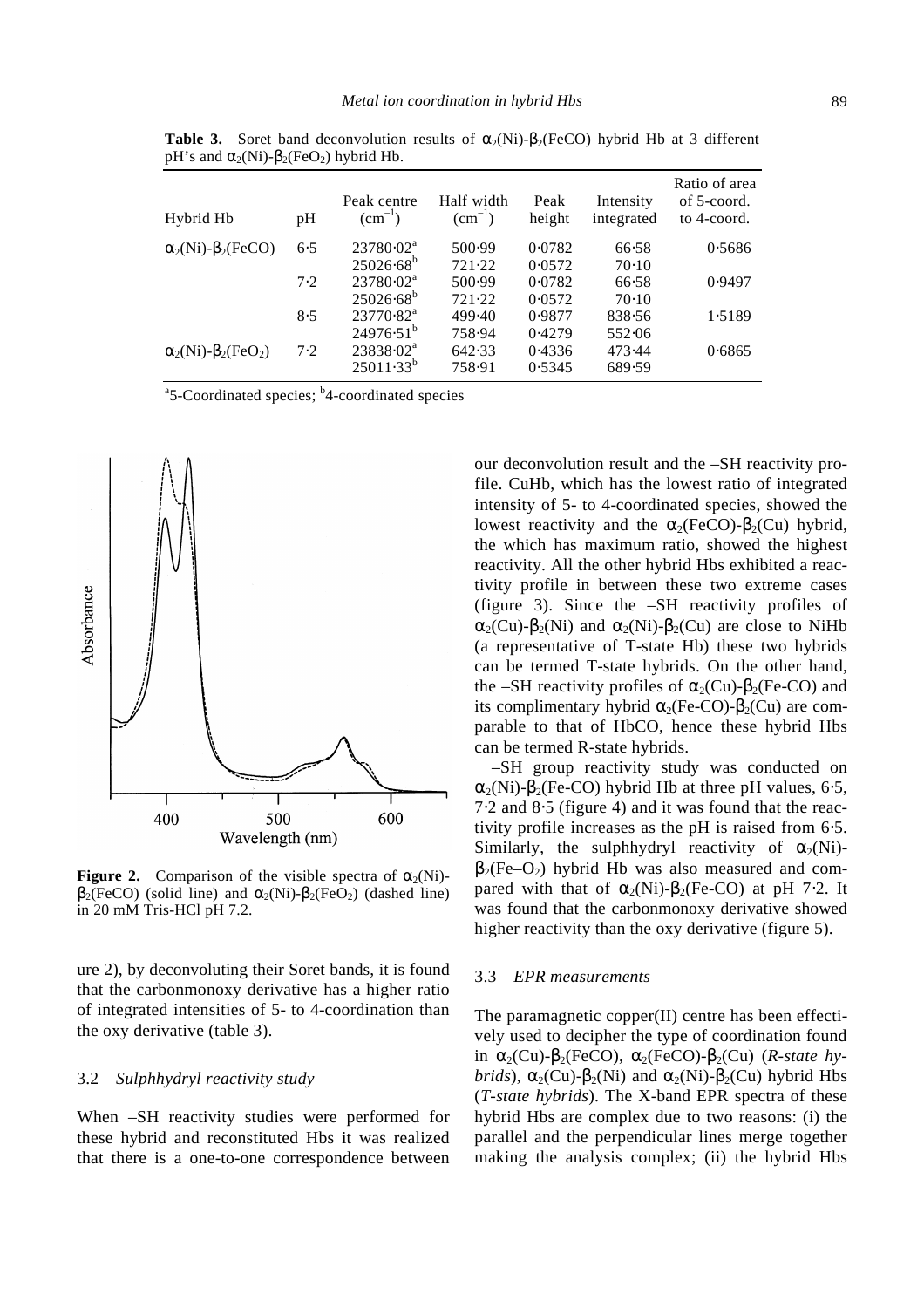contained Cu(II) ion with natural isotopic abundance of  ${}^{63}$ Cu and  ${}^{65}$ Cu. The first point of complexity was circumvented by recording the EPR at higher frequency, i.e., at Q-band frequency. The second point was taken care of during simulation of the Q-band EPR spectrum by the inclusion of isotopic compensation and their change in magnetic moments.

In the EPR spectra of all these four hybrid Hbs recorded at Q-band fields, the parallel lines completely separated out from the perpendicular features and contain two sets of four lines partially superimposed (figures 6a, b, 7 and 8). This indicates the presence of two different copper ion environments,



**Figure 3.** Reactivity profile of the sulphhydryl group of normal, reconstituted and hybrid Hbs towards 4-PDS.



**Figure 4.** Reactivity profile of the sulphhydryl group of  $a_2(Ni)$ - $b_2(FeCO)$  hybrid Hb at three different pH values towards 4-PDS.

namely, 4-coordinated  $M^{2+}PPIX$  and 5-coordinated  $M^{2+}$ PPIX for all these hybrid Hbs with differing intensity ratios. The perpendicular features of these hybrid Hbs having two components, one with distinctly narrowed superhyperfine lines and another with broadened unresolved superhyperfine structure, again indicates that the  $Cu(II)$  ions in both these hybrid Hbs possess of two different metal ion environments.

Though reasonable EPR parameters can be obtained from parallel component, computer simulations were needed to obtain the perpendicular components and the relative amounts of species with reasonable accuracy using the Hamiltonian,

$$
H = g_{\parallel}bB_zS_z + g_{\perp}b(B_xS_x + B_yS_y) + A_{\parallel}S_zI_z + A_{\perp}(S_xI_x + S_yI_y) + Q'[I_z - 3I(I + 1)] + \Sigma SA_NI^n.
$$
 (2)

The parameters for the 5-coordinated species 1 and 4-coordinated species 2 were obtained from earlier work of Manoharan and co-workers.<sup>17</sup> A comparison of the experimental and the simulated spectra of the R-state hybrid Hbs for the perpendicular regions are given in figures 7 and 8. In the case of 'R'-state hybrid Hb, the best match between the observed and simulated spectra of  $a_2$ (Cu)- $b_2$ (FeCO) hybrid Hb was obtained when species 1 and 2 were combined in the ratio of 40 : 60; whereas this ratio for  $a_2$ (FeCO)- $b_2$ (Cu) hybrid Hb was 75 : 25. In the case of 'T'-state hybrid Hb, the best fit for  $\mathbf{a}_2$ (Cu)- $\mathbf{b}_2(Ni)$ was obtained when species 1 and 2 were combined in the percentage ratio of 40 : 60; whereas the same



**Figure 5.** Comparison of the reactivity profiles of the sulphhydryl group of  $a_2(Ni)$ - $b_2(FeCO)$  hybrid Hb and  $a_2(Ni)$ - $b_2(FeO_2)$  towards 4-PDS.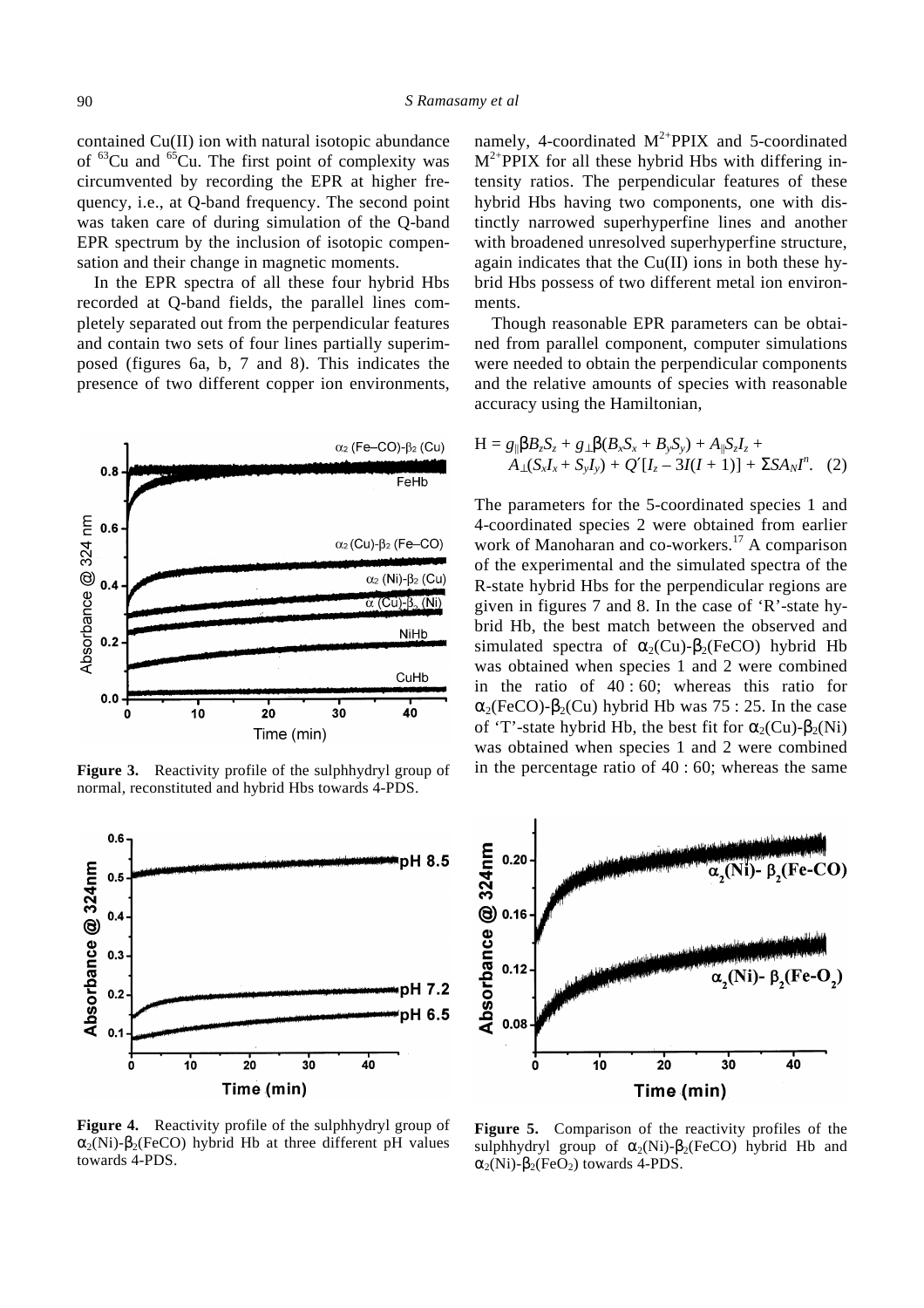

**Figure 6.** Q-band EPR spectra of hybrid Hbs in 20 mM Tris-HCl buffer pH 7.2 showing the parallel as well as the perpendicular regions recorded at 90 K. (a)  $a_2$ (Cu)- $b_2$ (Ni), (b)  $a_2$ (Ni)- $b_2$ (Cu).

**Table 4.** Comparison of EPR spectral parameters of  $a_2$ (Cu)- $b_2$ (FeCO),  $a_2$ (FeCO)- $b_2$ (Cu),  $a_2$ (Cu)- $b_2$ (Ni),  $a_2$ (Ni)-**, CuHb and Cu(II) porphyrin complexes.** 

| Reconstituted/hybrid Hb                                  |                   | $g_{\parallel}$ | $g_{\perp}$ | $A_{\parallel}$ <sup>*</sup> (Cu) | $A_1^*$ (Cu) | $A_{\parallel}$ * $(N)$ | $A_{\perp}$ <sup>*</sup> (N) |
|----------------------------------------------------------|-------------------|-----------------|-------------|-----------------------------------|--------------|-------------------------|------------------------------|
| $a_2$ (Cu)- $b_2$ (FeCO)                                 | Species $1(40\%)$ | 2.210           | 2.044       | 178.8                             | $11-7$       | 14.6                    | 14.4                         |
|                                                          | Species $2(60%)$  | 2.176           | 2.035       | 191.0                             | 20.0         | 14.6                    | 19.1                         |
| $a_2$ (FeCO)- $b_2$ (Cu)                                 | Species $1(75%)$  | 2.218           | 2.048       | 182.0                             | 14.7         | 14.6                    | 14.4                         |
|                                                          | Species $2(25%)$  | 2.179           | 2.040       | 191.0                             | 19.1         | 14.6                    | 18.8                         |
| $\mathbf{a}_2$ (Cu)- $\mathbf{b}_2$ (Ni)                 | Species $1(40%)$  | 2.215           | 2.045       | 177.0                             | 12.7         | 14.6                    | 14.3                         |
|                                                          | Species $2(60\%)$ | 2.180           | 2.040       | $210-0$                           | 19.8         | $16-6$                  | 18.4                         |
| $\mathbf{a}_2(Ni)$ - $\mathbf{b}_2(Cu)$                  | Species $1(60\%)$ | 2.208           | 2.037       | 182.0                             | 14.4         | 14.6                    | 14.4                         |
|                                                          | Species $2(40\%)$ | 2.17            | 2.027       | 191.0                             | $18-1$       | 14.6                    | 18.8                         |
| CuHb <sup>a</sup>                                        | Species $1(50%)$  | 2.217           | 2.054       | 179.3                             | $11-7$       | $16-6$                  | 14.4                         |
|                                                          | Species $2(50%)$  | 2.178           | 2.042       | 193.6                             | 19.8         | 14.3                    | 16.5                         |
| $CuMba$ (with axial ligand)                              |                   | 2.214           | 2.045       | 178.5                             | 12.0         | 14.6                    | 14.4                         |
| CuTPP in $CHCl3b$<br>(no axial ligand)                   |                   | 2.187           | 2.032       | 209.0                             | 31.8         | 14.4                    | 15.9                         |
| $CuTPP-1$ -methyl imidazole $c$<br>(strong axial ligand) |                   | 2.225           | 2.054       | 186.0                             | 34.2         | 13.5                    | 14.8                         |

\**A* values in  $10^{-4}$  cm<sup>-1</sup>; <sup>a</sup>ref. [17]; <sup>b</sup>ref. [29]; <sup>c</sup>ref. [28]

for  $a_2(Ni)$ - $b_2(Cu)$  hybrid Hb was 60 : 40. Table 4 gives a compilation of the EPR parameters of these hybrids with species 1 and 2 along with those for pure four- and five-coordinated copper(II) porphyrin systems.

# 3.4 *IHP induced quaternary structural changes in*   $a_2$ (*Cu*)- $b_2$ (*Ni*) and  $a_2$ (*Ni*)- $b_2$ (*Cu*) hybrid Hbs

Earlier studies have shown that addition of IHP induces the rupture of the metal–nitrogen (N*e*–His F8) bond in the  $a$ -subunit but not in the  $b$ -subunit.<sup>15</sup> This inequivalence among the subunits was reflected in our experiments on IHP induced quaternary structural changes in  $a_2$ (Cu)- $b_2$ (Ni) and  $a_2$ (Ni)- $b_2$ (Cu) hybrid Hbs as observed by Q-band EPR spectroscopy.

The Q-band EPR spectrum of IHP-treated  $a_2$ (Cu)- **(data not shown) shows the presence of only** 4 parallel lines with *g*|| value of 2⋅180 and *A*|| value of  $210 \times 10^{-4}$  cm<sup>-1</sup> and highly resolved perpendicular lines (this being characteristic of 4-coordinate species) indicating the presence of only a single species, the four-coordinated species of CuPPIX. This is in contrast to the observation of two species before the IHP treatment. The Q-band EPR spectra of the IHP-treated  $\mathbf{a}_2(Ni) \cdot \mathbf{b}_2(Cu)$  hybrid, however,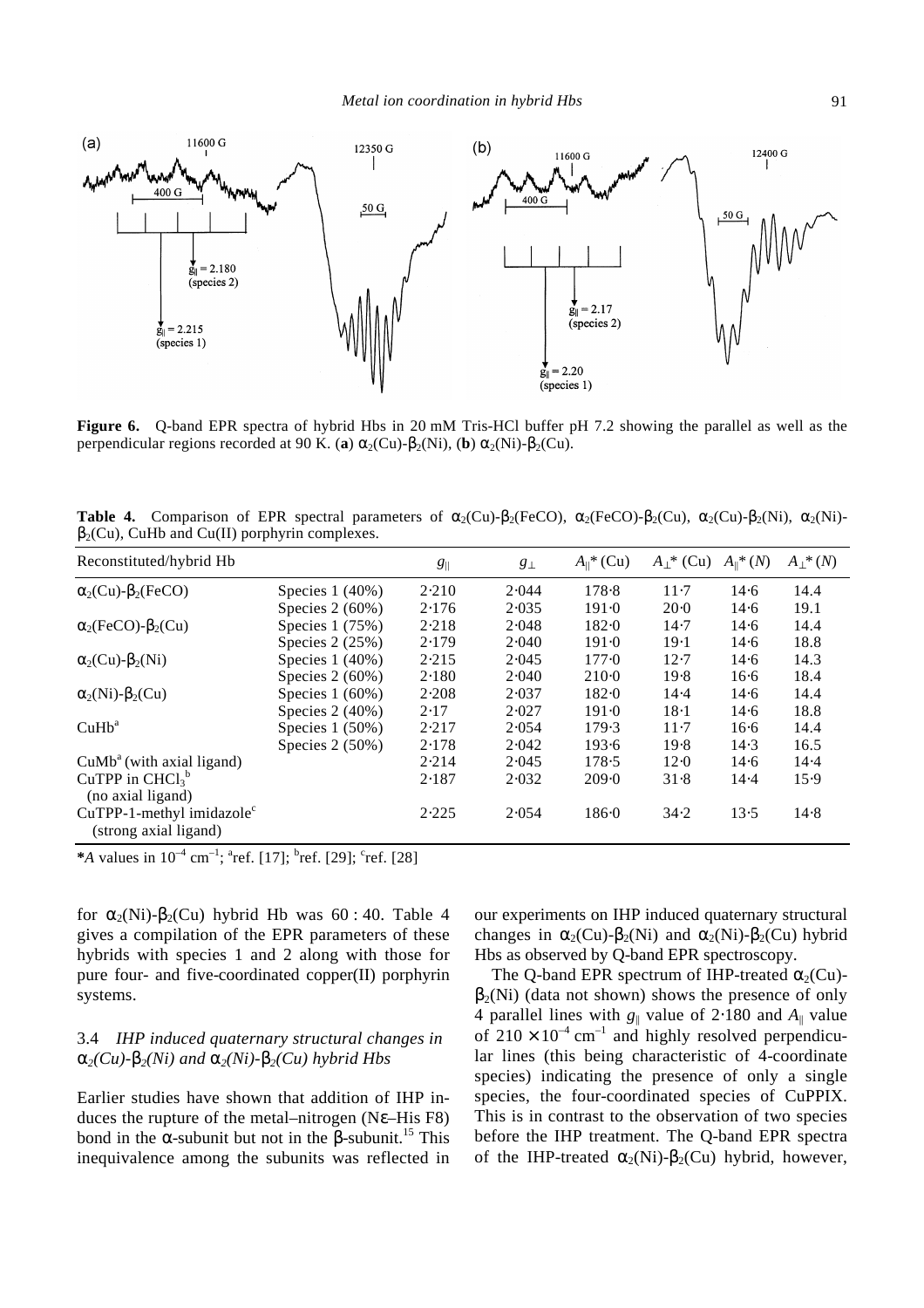still exhibits the mixed-metal ion coordination behaviour and there is very little difference between the  $a_2(Ni)$ - $b_2(Cu)$  spectrum with and without IHP (figure 9). This shows that CuPPIX in the *b*-subunit is unaffected by the addition of IHP, an observation supporting the subunit heterogeneity.

### **4. Discussion**

### 4.1 *Soret band deconvolution*

A study of this kind can throw light on two different aspects of the metal-reconstituted and hybrid hemoglobins, one dealing with conformational change and another pertaining to the differing metal ion environment in different conformations. The most interesting thing is the connection between these two aspects, which in effect is crucial for determining the presence of subunit heterogeneity or otherwise.

It is known that HbCO which falls at the right extreme of the 5–4 coordination ratio series (1) is in R conformation, whereas CuHb which falls at the left extreme is representative of  $T$ -state conformation.<sup>17</sup> Our deconvolution results also echo the same trend. CuHb, the T-state tetramer, has the lowest ratio of integrated intensity of 5- to 4-coordination where as, HbCO- the R-state tetramer has a very high ratio. The  $a_2$ (Fe-CO)- $b_2$ (Cu) hybrid which has the highest ratio among all hybrids is at the extreme end of R- state conformation. The rest of the hybrid Hbs which fall in between these two extremes are representative of intermediate R states (R's).

From the deconvoluted data, it is observed that the half width at half maximum of the lower wavelength (4-coordinated) peak is more than that of the higher wavelength (5-coordinated) peak for the entire set of hemoglobins. This observation can be considered proof of the integrity of our deconvolution results because in the 4-coordinated species, the central metal ion in the porphyrin is not covalently linked to the proximal histidine or any other group and so the porphyrin is not rigidly held except for some Van der Waals' contacts between the heme group and the amino acid groups in the peripheral region. So the linewidth associated with the 4-coordinated heme is expected to be greater in view of the loosening of the metal to nitrogen bond leading to its higher motional behaviour. However, the central metal ion of the porphyrin ring in the 5-coordinated species is covalently bonded to the nitrogen atom of the proximal histidine and, hence, the porphyrin ring is arrested from exhibiting any random motion, resulting in smaller line width than that for the 4-coordination situation.

Furthermore, the spectral changes of  $a_2(Ni)$  **hybrid with pH variation –** *alkaline Bohr effect* – are attributable to the change of coordination state of NiPPIX in the *a*-subunit; namely 4-coordinated NiPPIX dominates at pH 6⋅5 and the contribution of 5-coordination increases on raising the  $pH<sup>20</sup>$ .

12100 12200 12300 12400 Magnetic Field (Gauss) **Figure 7.** Comparison of the experimental Q-band EPR spectrum (solid line) of  $a_2$ (Cu)- $b_2$ (Fe-CO) hybrid Hb and the simulated spectrum (dashed line) due to combination of species 1 and species 2 in the ratio 40 : 60. Only the perpendicular region is shown.

**Figure 8.** Comparison of the experimental Q-band EPR spectrum (solid line) of  $a_2$ (Fe-CO)- $b_2$ (Cu) hybrid Hb and the simulated spectrum (dashed line) due to combination of species 1 and species 2 in the ratio 75 : 25. Only the perpendicular region is shown.

12500



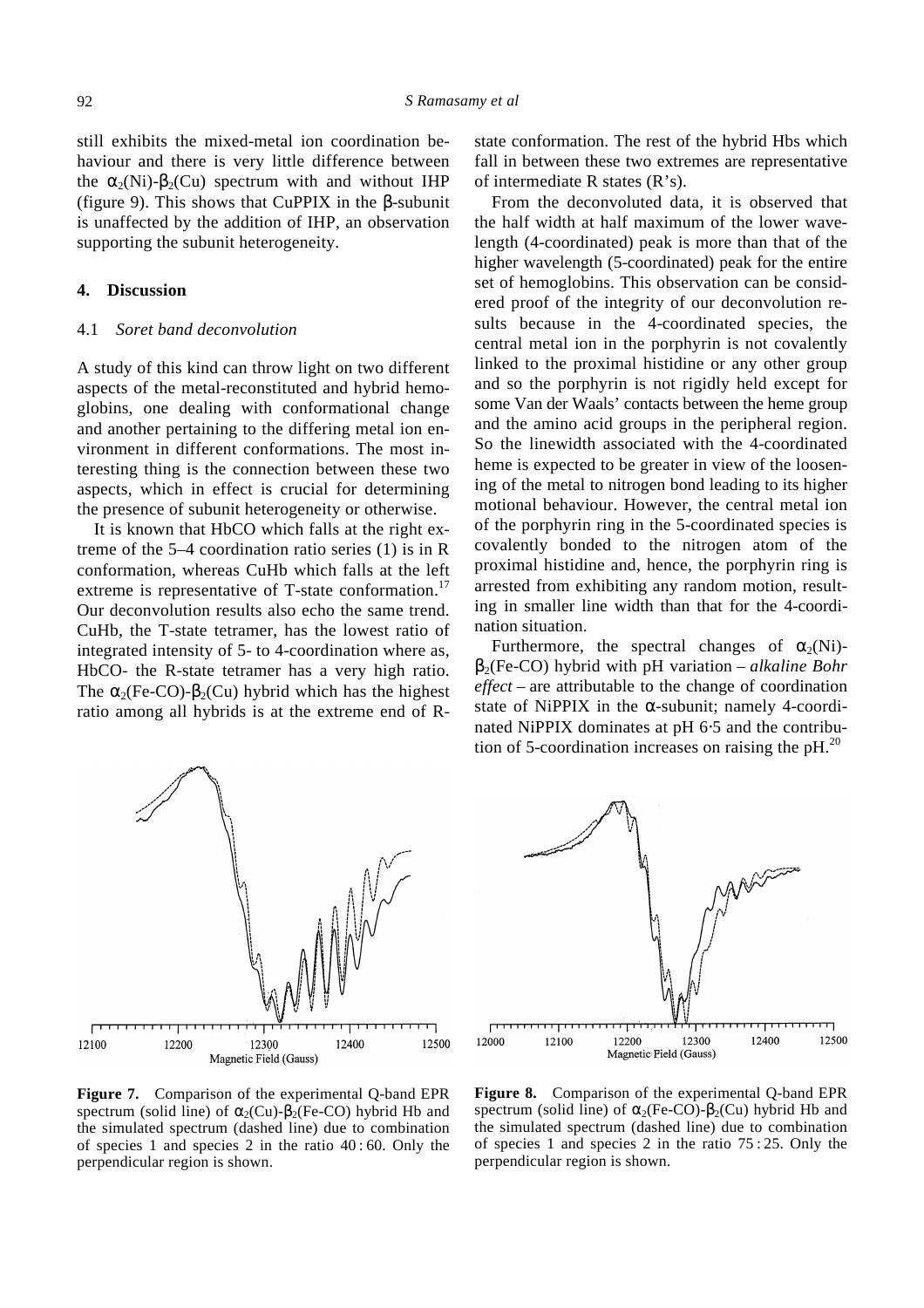*Metal ion coordination in hybrid Hbs* 93



**Figure 9.** Comparison of the experimental Q-band EPR spectra of  $a_2(Ni)$ - $b_2(Cu)$  hybrid Hb presence (solid line) and absence (dotted line) of IHP. (**a**) Full region; (**b**) perpendicular region alone.

The markedly differing intensities of 5- and 4 coordination (figure 2) in the visible spectra of  $a_2(Ni)$ - $b_2(Fe\text{-}CO)$  and  $a_2(Ni)$ - $b_2(Fe\text{-}O_2)$  show that the carbonmonoxy derivative is substantially more Rstructured than the oxy derivative (table 3). The difference in the visible spectra of  $a_2(Ni)$ - $b_2(Fe-CO)$ and  $a_2(Ni)$ - $b_2(Fe-O_2)$  hybrid Hbs can be attributed to the fact that complete oxygenation of  $a_2(Ni)$  **hybrid under atmospheric oxygen is not pos**sible. It may be recalled that even the  $K_1$  value (dissociation constant for the first oxygen bound) of  $a_2(Ni)$ - $b_2(Fe)$  hybrid is very low at pH 7⋅2.<sup>11</sup>

These series of optical spectra of the hybrid Hbs, pH dependence of  $a_2(Ni)$ - $b_2$ (Fe-CO) and a comparison of the oxy and carbonmonoxy derivative of  $a_2(Ni)$ - $b_2(Fe-X)$  (where  $X = O_2/CO$ ) clearly bring out the nature of conformational change and their relation to metal ion environment. This derives substantial support both from sulphhydryl reactivity profile experiments as well as EPR.

### 4.2 *Sulphhydryl reactivity studies*

Cys*b*93 is located next to the proximal histidine *b*92. As the extent of 5-coordination increases, the proximal histidine nitrogen atom is pulled towards the central metal ion of the porphyrin core, and as a result, more room is created around the –SH group and hence 4-PDS can easily react with the –SH group and more thiopyridone is evolved, and thus the higher absorption. Therefore, the Cys *b*-93 group whose reactivity is used as a structural probe in this study reflects also the coordination aspects. The –SH reactivity profile seen in figure 3 is in complete accord with the 5–4 coordination ratio profile monitored by optical spectroscopy as noted in series (1). CuHb which has a lowest ratio of integrated intensity of 5- to 4-coordinated species shows the lowest reactivity and the  $a_2$ (FeCO)- $b_2$ (Cu) hybrid, the one with the maximum ratio, shows the highest reactivity. It is interesting to note that the  $a_2$ (Fe-CO)- $b_2$ (Cu) hybrid shows a higher reactivity than HbCO. At this point it is necessary to recall the analysis by Makino and Sugita<sup>26</sup> on the initial rates of the reaction, which reveal an intermediate, carrying 3 oxygen molecules, that shows a –SH reactivity even higher than the fully ligated form. In the same way,  $a_2$ (Fe-CO)- $b_2$ (Cu) can be regarded to have a structure which is similar (at the –SH pocket) to the above intermediate with three oxygen molecules. The reason for the –SH group of  $a_2$ (Fe-CO)- $b_2$ (Cu) being more reactive than that of HbCO may be attributed to the difference in the ionic radii of the Fe<sup>2+</sup> and  $Cu^{2+}$ .  $Cu^{2+}$  being smaller than  $Fe<sup>2+</sup>$  fits comfortably into the cavity of porphyrin, thereby bringing the nitrogen atom of the proximal histidine towards the porphyrin ring more easily than in the case of normal Hb. This in turn creates larger space in the –SH pocket resulting in higher reactivity for the hybrid than HbCO. It is interesting to note that though the final reactivity of  $a_2$ (Fe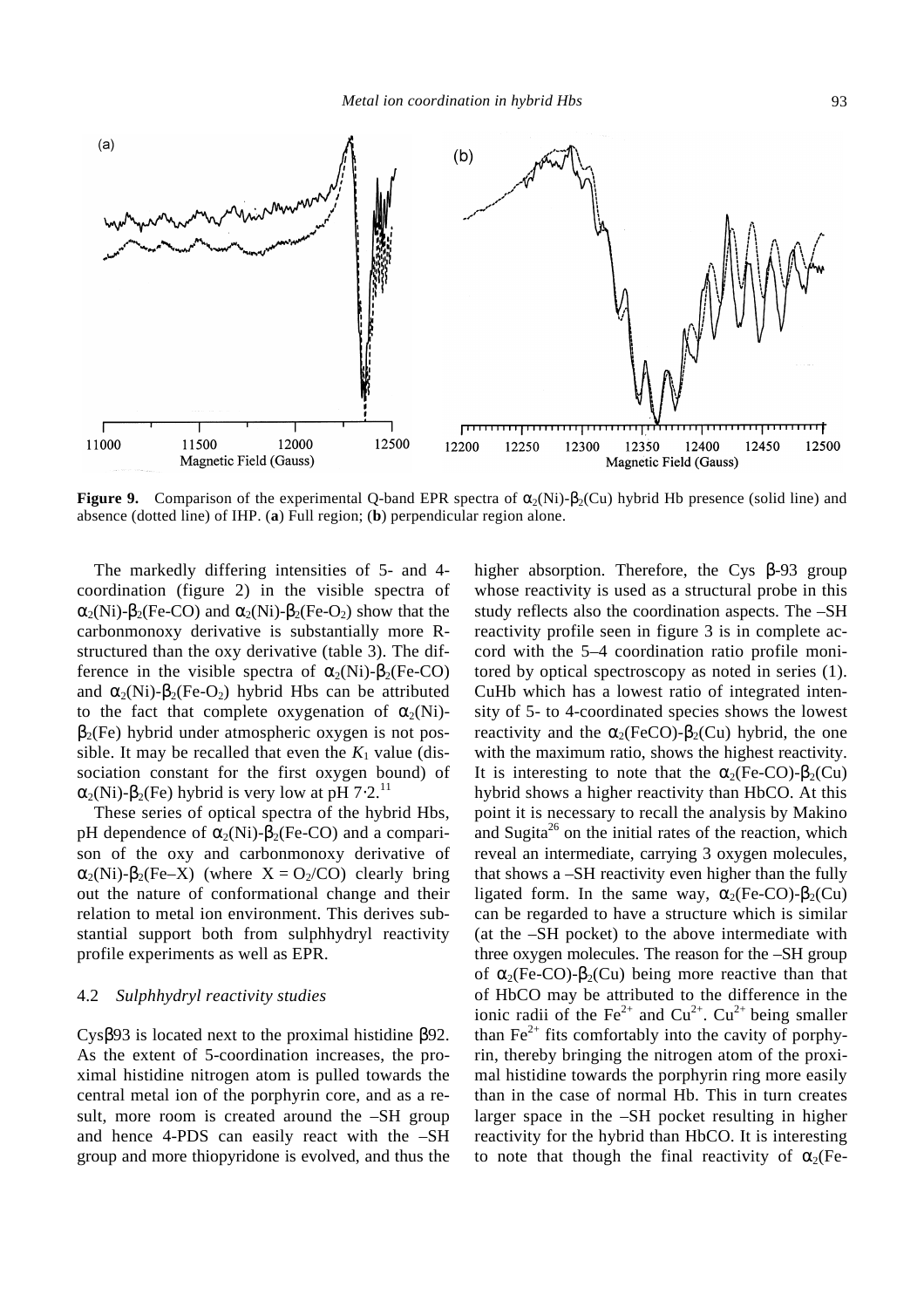CO)- $\mathbf{b}_2$ (Cu) is higher than that of HbCO, the initial reactivity of HbCO is higher (as shown by the sharper rise in comparison to the other) than that of  $a_2$ (Fe-CO)- $b_2$ (Cu). This may probably be due to the fact that the heme–heme interaction in the tetrameric HbCO plays a dominant role.

Increasing the pH increases the extent of R character of the hybrid, as clearly illustrated in  $a_2(Ni)$  **hybrid Hb (figure 4). The conformation of** the hybrid at pH 6⋅5 is 'T' as evidenced by the Soret band deconvolution which is equally well reflected in the reactivity of the –SH group of the Cys *b*93. At higher pH, the reactivity increases as the conformation of the tetramer moves to R. It is also known from the optical studies of Shibayama *et al*<sup>20</sup> that the change in the absorption spectra of  $a_2(Ni)$ - $b_2(FeCO)$ hybrid Hb on increase of pH is due to the increase in the 5-coordination behaviour of *a* Ni subunit. This behaviour of the *a*-subunit must be noted in the context of our earlier explanation that the –SH reactivities of all hybrids are related to the coordination behaviour of the *b*-subunit. Now it becomes realistic to say that the M–N*e* His(F8) bond in *a*-subunit also has a specific role in modulating the ligand affinity and thereby in triggering the allosteric transition, as was suggested by Fujii *et al*<sup>27</sup>. Based on the increase in the reactivity of –SH group on increasing the pH of  $a_2(Ni)$ - $b_2(FeCO)$  hybrid Hb, it can be concluded that the increase in the 5-coordination behaviour in *a* Ni subunit, due to subunit interaction, pushes the *b*-Fe subunit to assume stronger 5-coordination behaviour which in effect changes the tertiary structure at the Cys *b*-93 residue. The latter causes an increase in the PDS reactivity. It is also supported by the increase in 5- to 4-coordination ratio monitored by optical spectroscopy. In other words, the establishment of M–N*e* covalent bond in the *a*-subunit from its dominantly 4-coordinate structure in T conformation is responsible for  $T \rightarrow R$  transition. However, the Fe–His bond in *a* and *b*-subunits are found to behave differently in different subunits. More support for all these observations and inferences come from EPR results.

#### 4.3 *EPR of R-state hybrid*

The observations by EPR spectroscopy are equally interesting and informative. As has been earlier predicted by Manoharan *et al*, <sup>17</sup> the presence of CuPPIX in most tetrameric Hb gives rise to two different metal ion environments. Species 1 is characterized

by higher  $g_{\parallel}$ , lower  $A_{\parallel}$ (Cu) and not so well resolved perpendicular component. On the other hand, species 2 is characterized by lower  $g_{\parallel}$ , higher  $A_{\parallel}$ (Cu) and a well-resolved perpendicular component due to the hyperfine lines from  $^{63,65}$ Cu and  $^{14}$ N. Hence, species 1 basically is a result of 5-coordination with a ruffled porphyrin<sup>28</sup> and species 2 is an almost planar 4 coordination site<sup>29</sup> (see table 4). We have used these basic EPR structure to understand the Cucontaining sites after simulation in hybrid Hbs.

A comparison of  $a_2$ (Cu)- $b_2$ (FeCO) and its counterpart  $\mathbf{a}_2$ (FeCO)- $\mathbf{b}_2$ (Cu) hybrid reveal 40 : 60 ratio of species 1 and 2 for the former and 75 : 25 ratio for the latter hybrid. This is in excellent accord with similar trends in the ratio of 5- to 4-coordination from optical spectroscopy (table 2) as well as in the conformational trend measured by –SH reactivity (figure 3). The presence of both 5- and 4-coordination (species 1 and 2) in **a**-subunit of  $a_2$ (Cu) **hybrid indicates the presence of different** metal ion environments within the same subunit. On the other hand, the enormous increase in 5-coordination of its counterpart, viz.,  $a_2$ (FeCO)- $b_2$ (Cu) hybrid is not only because of the inherent presence of Cu in *b*-subunit with strong metal–N*e* bond but also because of the push given by the 5-coordinated *a*-Fe subunit.<sup>27</sup>

#### 4.4 *EPR of T-state hybrid and CuHb*

The best fit for  $a_2$ (Cu)- $b_2$ (Ni) and its complimentary hybrid  $\mathbf{a}_2(Ni)$ - $\mathbf{b}_2(Cu)$  give the 1st and 2nd species ratio as 40 : 60 and 60 : 40 respectively. The presence of species 1 and 2 within the same subunit is indicative of a dynamical process involving 4- and 5-coordination. It is also in accordance with the conformational change by –SH reactivity profile. Above all, the observation of 1 : 1 combination of species 1 and 2 in the EPR of T-state CuHb indicates $17$  that this is nothing but a result of dynamics (and hence sum) observed at the individual subunits. It is, therefore, inferred that metal–N*e* bond undergoes dynamics both in  $\alpha$  and **b**-subunits but the 5-coordination is dominant in the *b*-subunit as against 4- in *a*-subunit. Hence, we should not consider the coordination behaviour exclusive to any subunit. The presence of two different metal ion environments within the same subunit was also discussed in the R-structured hybrids alone. There is also a rationale behind the conformational difference between two T-structured metal reconstituted Hbs – viz., the T of CuHb is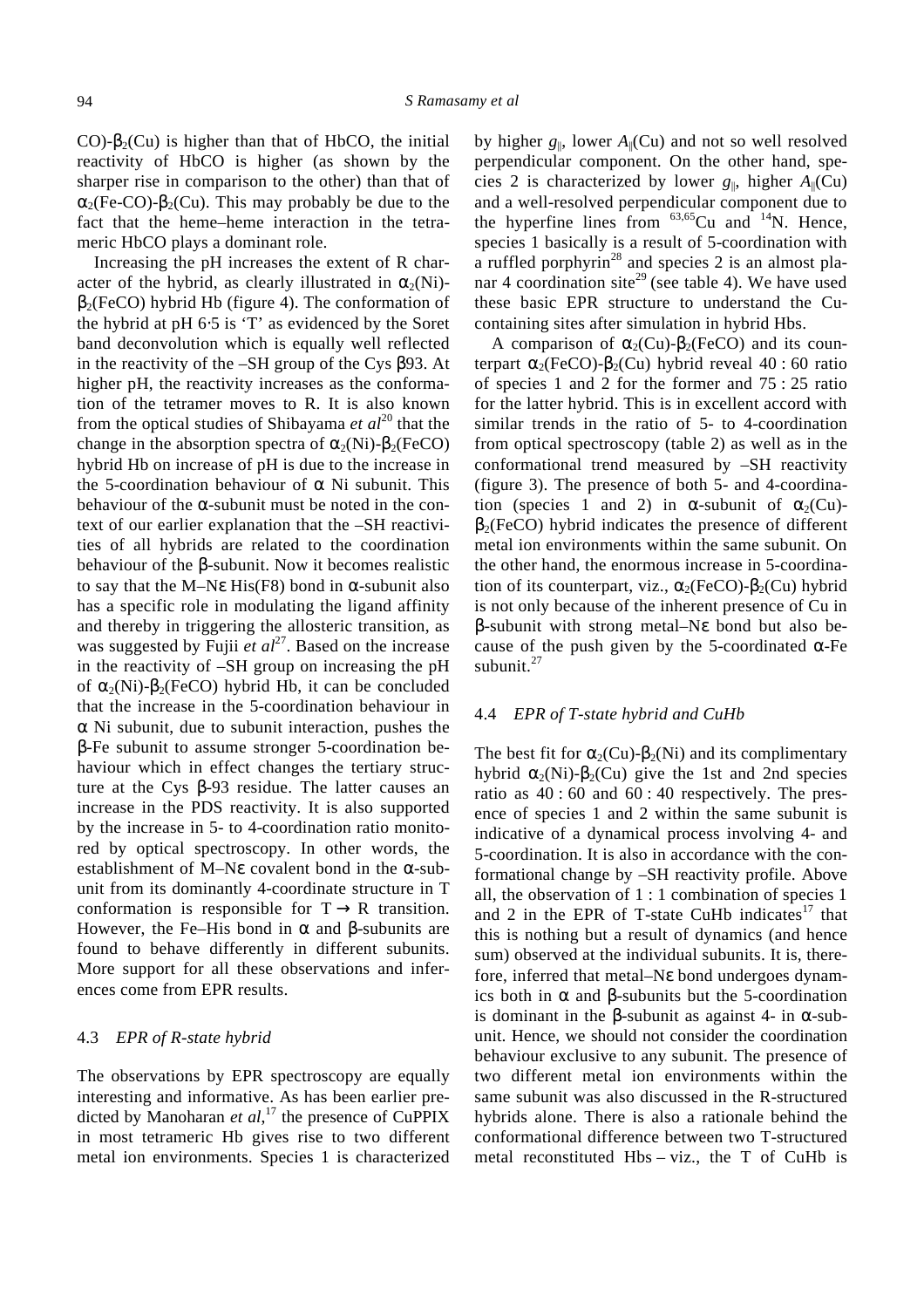higher than that of NiHb, specially in relation to *a*subunit. This is due to the relative electronic structural stabilities of 5-coordination environment around the metal with porphyrin in the equatorial plane and Histidine or any such nitrogen base in the 5th coordination. It is very well known that such 5-coordinated nickel (II) complexes are more stable and more in number than the corresponding Cu (II) systems and hence CuHb has definitely a tendency to have more of 4-coordination and hence to be more T-structured than NiHb. This relative T structure is also reflected in their hybrids namely,  $a_2$ (Cu)- $b_2$ (Ni) and  $a_2(Ni)$ - $b_2(Cu)$  in their optical spectra and –SH reactivities.

# 4.5 *Supporting evidence for mixed-metal ion coordination from optical data on*  $\mathbf{a}_2(Ni) \cdot \mathbf{b}_2(Cu)$ *and*  $\mathbf{a}_2$ (*Cu*)- $\mathbf{b}_2$ (*Ni*) hybrid Hbs

Additional evidence for the presence of species 2, namely the 4-coordinated NiPPIX, in both  $a_2(Ni)$  **and**  $**a**<sub>2</sub>(Cu) - **b**<sub>2</sub>(Ni)$  **hybrid Hbs comes from** the optical spectra of these two hybrids (figure 10), more clearly so from the Q-band (visible) region. The peak at 558 nm is assigned to the four coordinate NiPPIX by Shelnutt *et al.*<sup>18</sup> Both  $a_2(Ni)$ - $b_2(Cu)$ and  $\mathbf{a}_2$ (Cu)- $\mathbf{b}_2$ (Ni) hybrid Hbs have a peak at 558 nm indicating the presence of species 2 in both these hybrid Hbs. It is interesting to note that the 558 nm peak in  $a_2(Ni)$ - $b_2(Cu)$  is more intense than it is in its



**Figure 10.** Comparison of Q-band region of the visible spectra of  $\mathbf{a}_2$ (Cu)- $\mathbf{b}_2$ (Ni) and  $\mathbf{a}_2$ (Ni)- $\mathbf{b}_2$ (Cu) hybrid Hbs, both showing peaks at 558 nm.

complementary hybrid  $\mathbf{a}_2$ (Cu)- $\mathbf{b}_2$ (Ni). This in turn supports our Q-band EPR spectral simulation results, which shows that  $M^{2+}$ PPIX in the **a**-subunit has 60% of four coordination behaviour, whereas the *b*subunit has only 40% of four coordination behaviour. This is clearly reflected in our optical spectra of the two hybrid Hbs. The  $a_2(Ni)$ - $b_2(Cu)$  hybrid Hb with intense 558 nm peak, has greater amount of 4-coordination behaviour, its complementary hybrid  $a_2$ (Cu)- $b_2$ (Ni) hybrid Hb, with less intense 558 nm peak, has lesser amount of 4-coordination behaviour because of the presence of NiPPIX in the *b*-subunit.

Support for the presence of mixed-metal ion coordination in hybrid Hbs also comes from the recent resonance Raman studies on hybrid Hbs by Swarnalatha *et al*. <sup>30</sup> Resonance Raman studies were done on both 'T' and 'R' state hybrid Hbs and it was concluded that two different heme environments exist within a similar subunit which is due to the dynamic equilibrium between the 4- and 5-coordination on the hemes with constant "breaking–making" of the M–N*e* histidine bond.

A comment on the difference in the optical spectra of  $a_2(Ni)$ - $b_2(FeCO)$  and  $a_2(Ni)$ - $b_2(FeO_2)$  hybrids is noteworthy in the light of the work of Fujii *et al*. 27 They observed that the first oxygen binding to the *b*-heme may be linked to the metal-proximal histidine interaction in the  $\alpha$ -subunits and the reverse effect is minimal. This may be the reason for the lack of complete oxygenation of the **b**-subunit in  $a_2(Ni)$ -**. Therefore, the oxy derivative should be rig**orously called  $[(a^{Ni}b^{Fe})(a^{Ni}b^{FeO_2})]$ . The proximal histidine interaction with the metal ion in the *a*-subunit, leading to 5-coordination pushes the *b*-heme in such a fashion as to increase the 5- to 4-coordination ratio and hence the conformational push to the Rstructure. This is obvious in the case of  $a_2(Ni)$  **which has a larger 5- to 4-coordination ra**tio at higher pH indicating the *a*-Ni site has increased amount of M–N*e* interaction. The process of formation of this M–His linkage is hence part of a dynamical process within the same subunit, for which we have provided evidence also through EPR.

Support for mixed-metal ion behaviour in  $a_2$ (Cu) **within the same subunit comes from the** earlier results on Ni(II)-Fe(II) hybrid Hbs by Shibayama *et al*<sup>12</sup>, who have overlooked the presence of mixed coordination within the *a* and *b-*subunits. In the case of  $a_2(Ni)$ - $b_2(FeCO)$ , the N<sub>d</sub>H signal of the *a*(Ni) subunits is detected at 77 ppm only at high pHs. At pH 7⋅4, the N*d*H resonance markedly reduces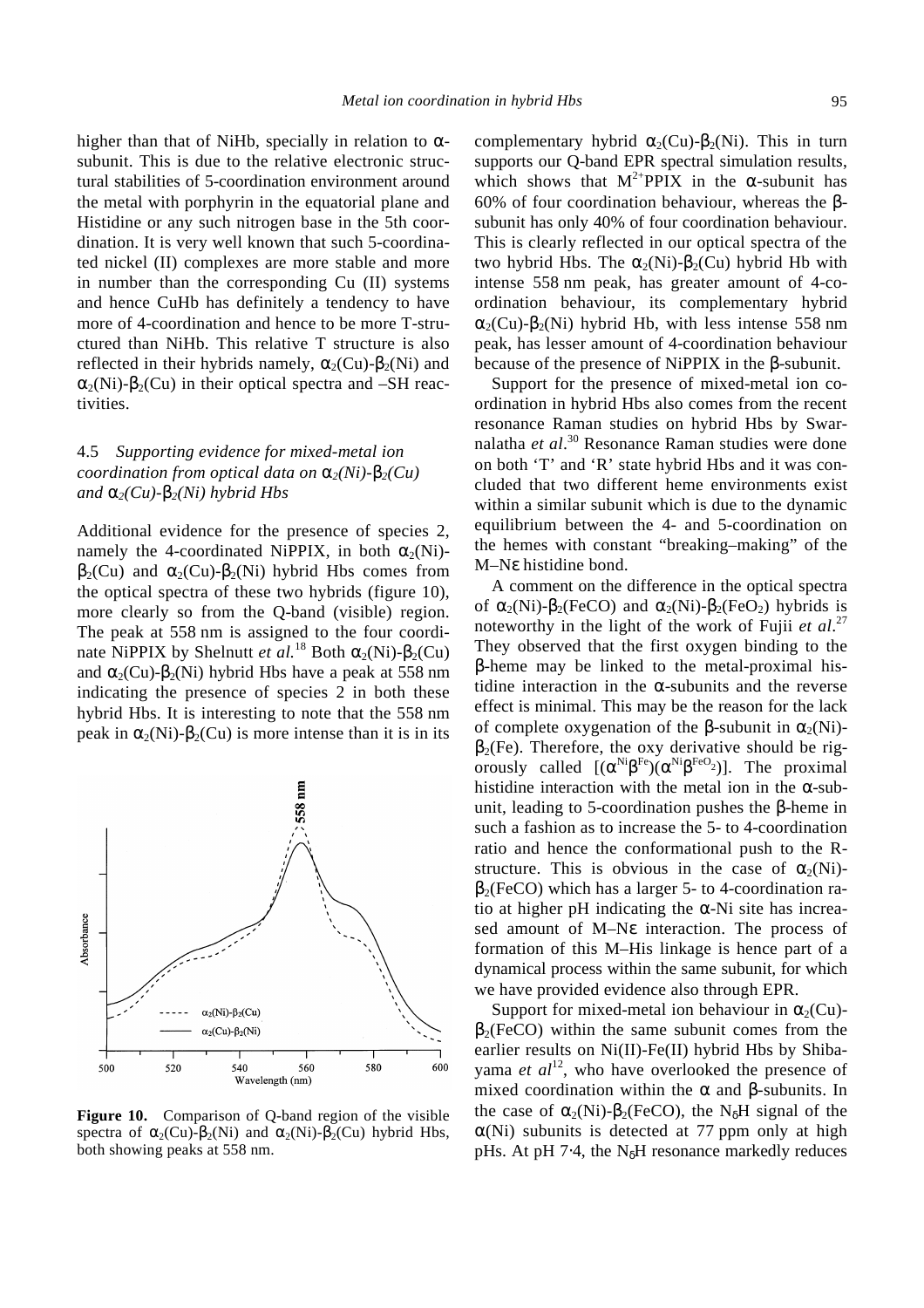in intensity, and at lower pH or in the presence of IHP, it is difficult to detect. This N*d*H resonance occurs as a result of a paramagnetic, 5-coordinated Ni(II). At high pH, since the hybrid is dominated by the 5-coordinated NiPPIX, the N*d*H signal is observed at full intensity. Here it must be noted that even at pH 7⋅2, the observation of N*d*H signal due to 5 coordinated NiPPIX, is at reduced intensity. This adds support to our Q-band EPR simulation results on  $a_2$ (Cu)– $b_2$ (FeCO) hybrid that at neutral pH, CuPPIX in the *a*-subunit exhibits mixed coordination, a 5-coordinated species with axial ligation coming from the N*e*–HisF8 and the other without any axial ligation. However, it is necessary to point out that the *a*-subunit always has more 4-coordination with a small amount of 5-coordination character due to mixed-metal ion coordination of proximal histidine prone to motion towards the metal in porphyrin. In other words, the tendency of N*e*–His to bond with the metal in the *a*-subunit has the tendency switch "on-off". Since, on an average, M–N*e* (His) distance is large, the *a*-subunit heme appears to be 4-coordinated with the possibility of the said bond getting shorter as pH increases. It is the other way for the *b*subunit even for ions such as Ni(II) and Cu(II) in  $M^{2+}$ PPIX where the tendency is greater towards 5coordination due to generally reduced M–N*e* distance. This must also be the reason why we see 1 : 1 of species 1 and 2 distribution in  $CuHb$ .<sup>17</sup> Exactly for the same reason, species 2 dominates  $a_2$ (Cu)- **(which is an intermediate R conforma**tion) and species 1 dominates  $a_2$ (FeCO)- $b_2$ (Cu) hybrid Hb (which is in an extreme R conformation).

Support for the mixed-metal ion behaviour in the *b* site of  $a_2$ (FeCO)- $b_2$ (Cu), also comes from the earlier results on Ni(II)-Fe(II) hybrid Hbs by Shibayama *et al*<sup>12</sup>. The proton NMR spectra of deoxy  $a_2$ (Fe) **exhibit a resonance at 70⋅5 ppm which is as**signed to the proximal histidyl N*d*H protons. Similar measurements were carried out for the half-liganded  $a_2$ (FeCO)- $b_2$ (Ni) and it was found that the CObound Fe subunits do not show hyperfine-shifted resonances because of diamagnetism of the porphyrin iron. The  $N_dH$  resonances of the  $\mathbf{b}(Ni)$  subunits are shifted downfield by approximately 5 ppm upon CO binding to the partner *a*(Fe) subunits at pH 7⋅4 and pH 8⋅5, but the resonances are somewhat broader than those of the deoxy  $a_2$ (Fe)- $b_2$ (Ni). This broadening could have arisen only because of dynamics slightly faster than the NMR timescale involving the NiPPIX relative to N*e*–His induced by subunit interaction during the addition of CO to Fe subunit. This also adds support to our Q-band EPR simulation results on  $a_2$ (FeCO)- $b_2$ (Cu) hybrid that at neutral pH, CuPPIX in the *b*-subunit exhibits mixed coordination, a 5-coordinated species with axial ligation coming from the N*e*–HisF8 and the other without any axial ligation. Similar effects are also observed in  $a_2(Ni)$ - $b_2(Cu)$  hybrid Hb at pH 8⋅5. However, the absence of NMR signal for N*d*H resonances of the *a*-Ni in the T-structured deoxy  $a_2(Ni)$ - $b_2(Fe)$  and also in NiHb is perplexing! It is, however, possible that Ni in the *a*-subunit, having only two electrons for providing paramagnetism as compared to 4 in iron, lesser extent of 5-coordination and greater dynamics between 4- and 5-coordination, must have shifted to lower ppm and broadened beyond detection.

### **5. Conclusion**

In summary, hybrid Hbs, based on their reactivity towards 4-PDS, have been classified as R-state or Tstate, or R (intermediate) when they show an intermediate reactivity. There exists some correlation between conformational change and coordination behaviour. The same correlation is also observed for hybrids exhibiting the alkaline Bohr effect and for such hybrids having FeCO or  $FeO<sub>2</sub>$  as one of the constituents. The Q-band EPR spectral studies on Cu(II) containing R- and T-state hybrid Hbs and subsequent simulation of the resulting spectra reveals the presence of two different metal ion environments for CuPPIX within both the *a*- and *b*-subunits but in varying percentage compositions. All hybrids point to the presence of mixed-metal ion coordination in both subunits and question the acceptance of subunit heterogeneity. In addition, the observation of Fujii and co-workers<sup>27</sup> that the M–Ne His (F8) bond in the *a*-subunit has also a role in modulating the ligand affinity and thereby triggering the allosteric transition just like the counterpart in *b*-subunit, is confirmed by our work. All these are possible only if there is a dynamics of motion between 5- and 4-coordination in all the subunits.

# **Acknowledgements**

PTM thanks the Department of Science and Technology, Govt. of India for financial support and SR and SV the Council of Scientific and Industrial Research, New Delhi for fellowships. PTM also thanks the Jawaharlal Nehru Centre for Advanced Scientific Research, Bangalore for the Honorary Professorship.